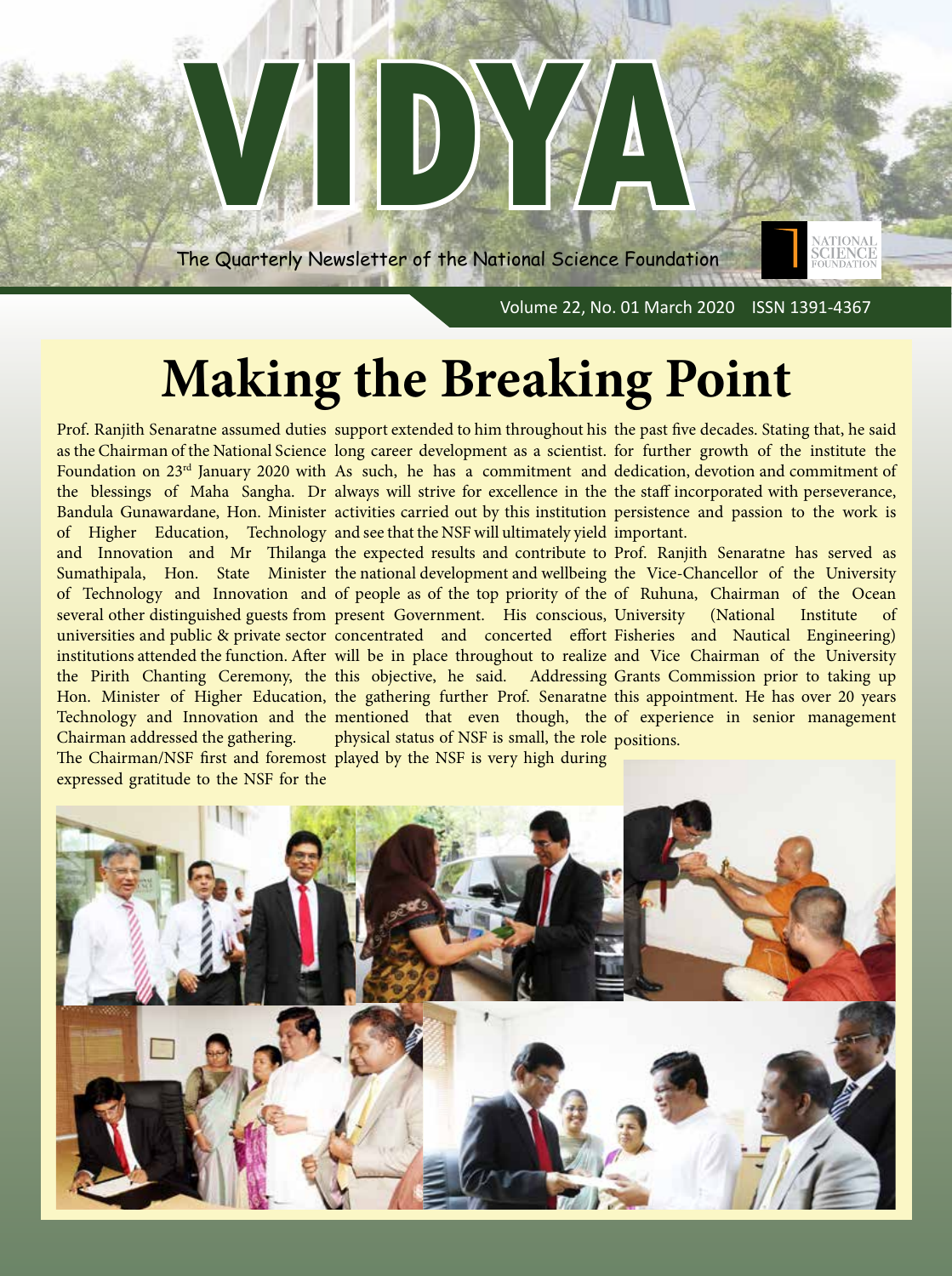

# **NSF Awards Winners at Media Briefing**

A press conference was held on the 17<sup>th</sup> January 2020 at the NSF with the winners of the NSF Research Awards. The winners under specific fields of science, such as Environment and Biodiversity, Basic Science, Biotechnology and Engineering Sciences joined the media briefing with simple informative presentations with research findings. The activity was conducted by the NSF Media Unit with a view to disburse scientific research results to the media.



*Ms Nazeema Ahamed/Acting Director General of the NSF and Mr Manuja Karunaratne, Head/ NSLRC and Media coordinator addressing the media personnel*

### **Exploring Knowledge on Blockchain Technologies**

Blockchain technology has attracted extensive attention in the recent past in Sri Lanka. It is a simple and decentralized method of passing information in fully automated and safe manner and can be applied to many fields providing unalterable public records of digital transactions. Blockchain-based applications are springing up in numerous fields including financial, insurance, health care, fraud detection services and education.

A panel discussion on Blockchain Technology and its Development was held on the 7<sup>th</sup> February 2020 in the NSF Auditorium providing an ideal opportunity to discuss and share the knowledge on Blockchain and to see the possible applications for Sri Lanka to ensure secure data transactions. Mr Chim Hinidumage, CEO/Co-Founder Fidenz Technologies, Dr Chandana Gamage, Department of Computer Science & Engineering, University of Moratuwa, Dr Srinath Perera from WSO<sub>2</sub> and Dr Kutila Gunasekara from University of Moratuwa served as Resource Persons.

The program was moderated by Dr Chandra Embuldeniya, Chairman, NSF Working Committee on Science, Technology, Engineering and Mathematics (STEM) Education.

Over 62 participants from various government and private sector institutions including the banking, education and the industrial sectors took part in the discussion.



*Dr Chandra Embuldeniya/Chairman of the NSF Working Committee on Science, Technology, Engineering and Mathematics (STEM) Education moderating the Programme*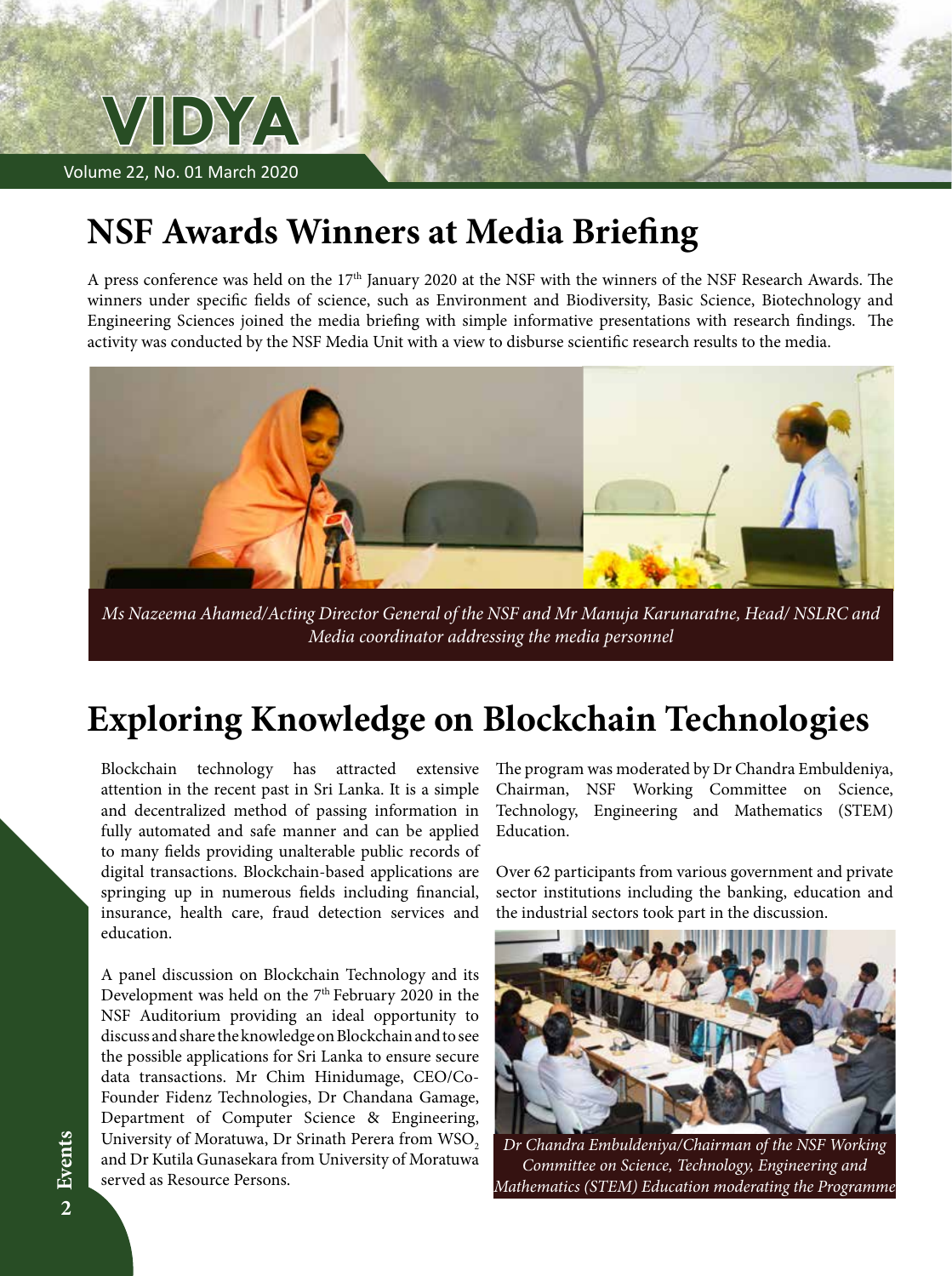

# **Identifying Challenges in Research Commercialization**

Commercialization of research is vital in order to deliver impactful contributions to the socioeconomic development and well-being of people of the country. Addressing the prevailing issues in research commercialization, a stakeholder meeting was held on February 06, 2020 at the NSF.

Around 30 participants from various stakeholder institutions including Business Linkage Cells in State Universities, Government Research Institutions, Ministries, Chambers and other relevant State Institutions took part in this meeting to share their views.

Dr A. M. Mubarak, Chief of Research & Innovation/ Sri Lanka Institute of Nanotechnology detailed the issues in research commercialization from public sector point of view and Mr Samantha Kumarasinghe, Chairman, Nature's Beauty Creations Ltd elaborated the issues from Business Enterprises sector point of view.

The discussion was moderated by Prof. M. J. S. Wijeyaratne/ Chairman, NSF Working Committee on S&T Policy Research. Participants engaged in discussions intensely expressing their views and experience on various factors hindering successful research commercialization in Sri Lanka.

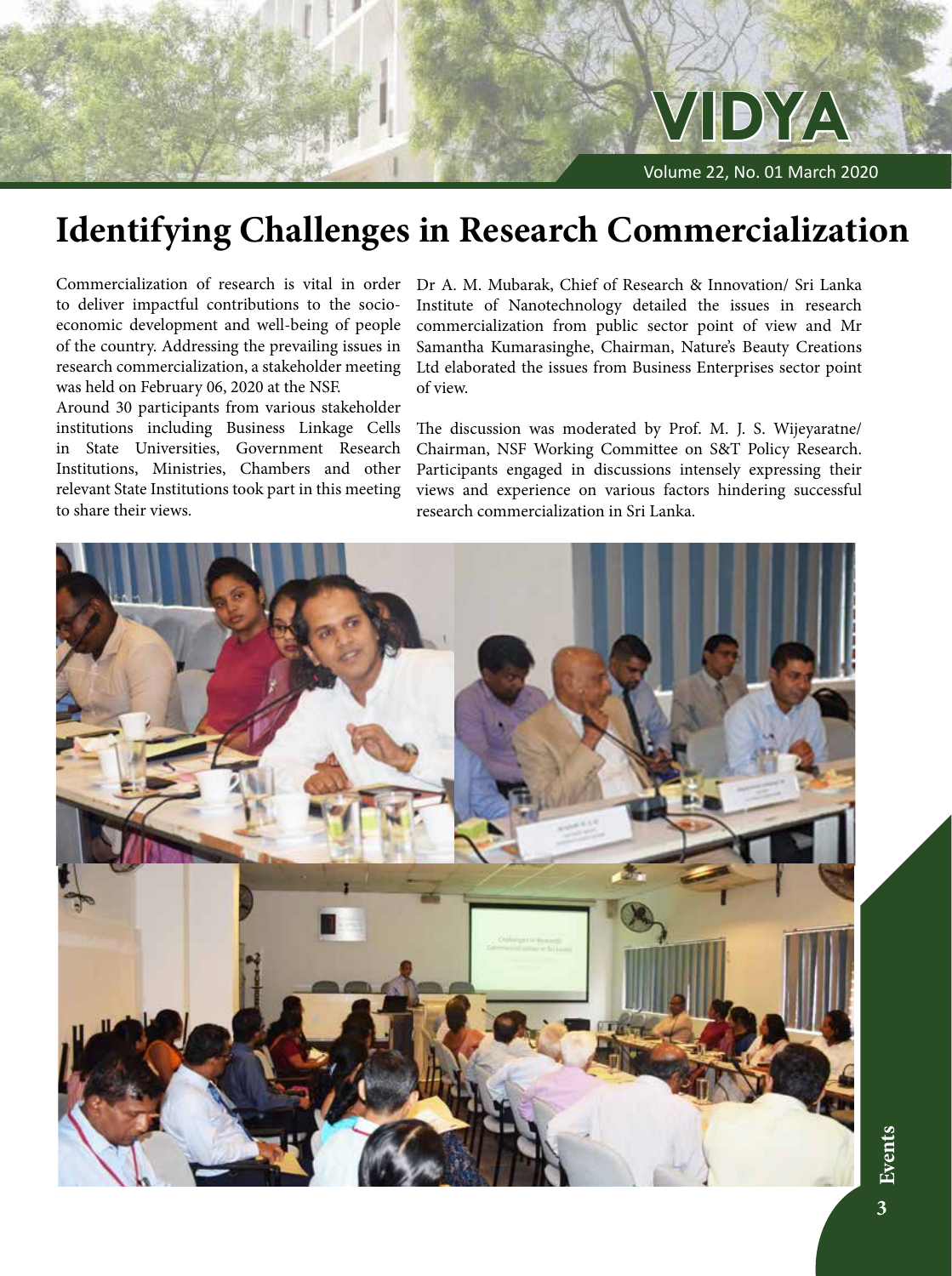

# **Student Enthusiasm is rising with SRPC**

The final round of the Science Research Projects Competition 2019 was held on the 12<sup>th</sup> February 2020 in the NSF Auditorium. Prof. Ranjith Senaratne, the Chairman of the NSF, inaugurated the session with an inspiring introductory speech together with a welcome note addressing students and teachers. He highlighted the merit of scientific research and the potential of students to grow as good researchers starting from early days in school. Twenty-two selected winners at the first round of the SRPC were presented certificates.

Ms Nazeema Ahamed/Acting Director General also addressed the students and teachers after the award of certificates.

Twenty-two projects selected at the  $1<sup>st</sup>$  round were placed at the final competition. After a rigorous evaluation process, 10 projects were selected by the Panel of Judges to be placed at the competition at national level. Active participation of students from all over the country was noteworthy throughout the competition.



*Prof Ranjith Senaratne/Chairman of the NSF addressing the students and teachers*



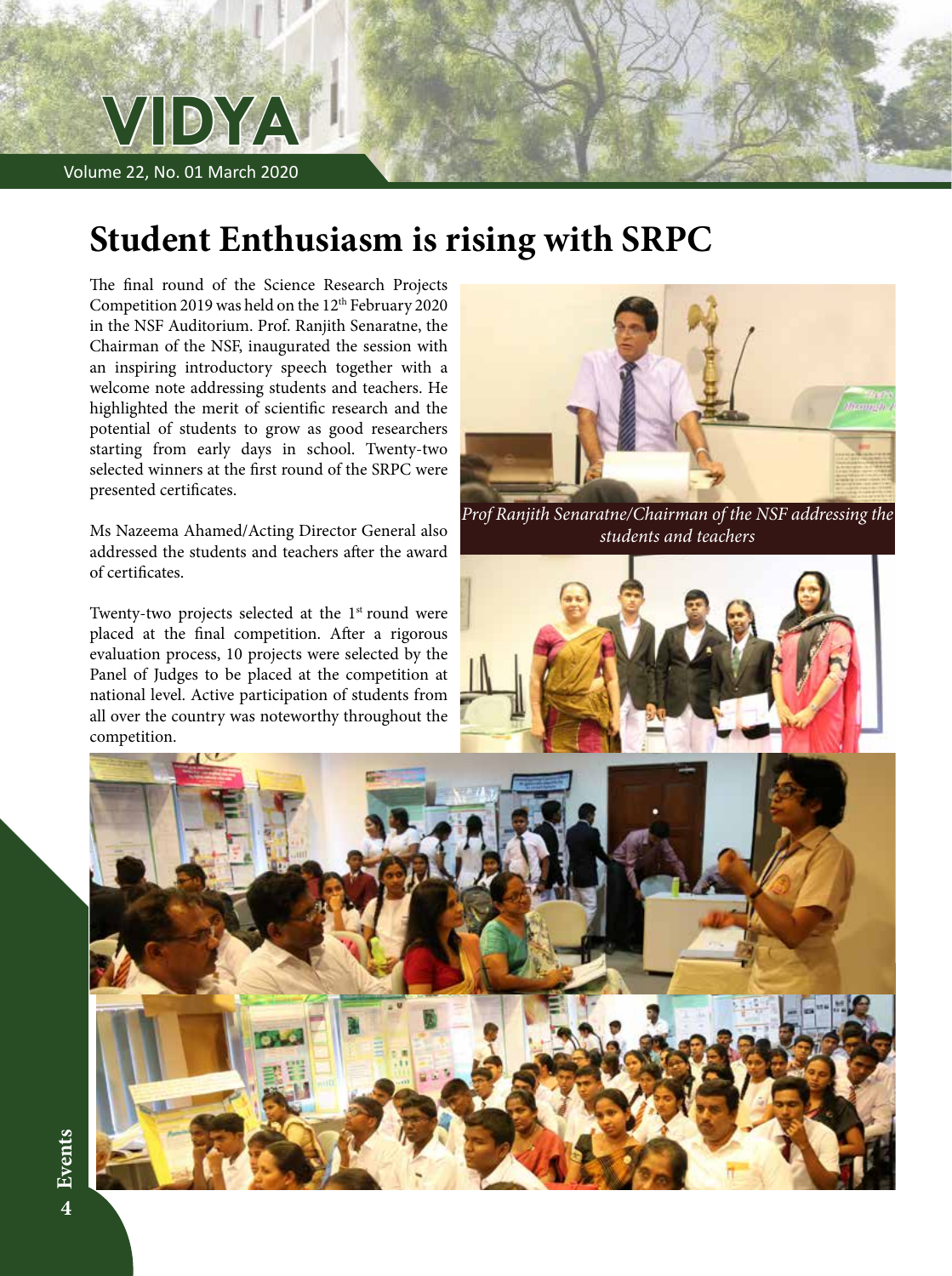

# **Biosimilar Products for Sri Lankan Pharmaceutical Industry**

A session on Biosimilar products for Sri Lanka pharmaceutical Industry was organized when Dr Lawrence Banks/Director General of the International Centre for Genetic Engineering and Biotechnology (ICGEB) visited Sri Lanka to take part in the SLASS Annual Sessions held in December 2019.

Global Biosimilars Market is set to surpass USD 69 billion by 2025; according to a new research study published by Global Market Insights, Inc. Cost effectiveness of biosimilars will be a major market boosting factor as it will lead to growing demand and adoption rate. Biosimilars are usually less expensive as compared to other reference products. Implementation of safe and costeffective biosimilars will further lead to health improvements reducing health expenditure.

Foreseeing the potential of biosimilars revolutionizing the local pharmaceutical industry, members of the Pharmaceutical Association, Pharmacology Departments of Universities and other Public and Private R & D Institutions were invited to share the knowledge and experience of Dr Lawrence Banks.

Dr Banks in his presentation enlightened the gathering with six areas which is instrumental in entering into product manufacturing; Material availability, Technology Transfer from the ICGEB, production information, Cutting-edge scientific research in ICGEB laboratories, Services and Advice.

Dr Banks shared information of some on-going research in the areas of infectious diseases, non-communicable diseases, medical biotechnology, industrial biotechnology, plant biology and biotechnology being conducted at the ICGEB highlighting the following points :

- Over 400 biosimilars entered clinical trials
- Over 350 biosimilars gained clinical approval
- Monoclonal antibody market expected to be worth not less than 75 billion USD
- Global invitro diagnostic market forecast to reach 75 billion by 2020
- Bio-generic market is expanding rapidly

Dr Lawrence Banks further revealed that the Biotechnology Development Group (BDG) at ICGEB deliver support to local pharmaceutical manufacturing companies in member countries to improve drug availability at a more affordable price, to develop simple innovative technologies for production of biosimilars. EPO, IFN alpha 2A/B, GCSF, IFN beta, Insulin are products developed in other member countries using technologies transferred by the ICGEB. Information on ICGEB developed technologies were also shared among participants.

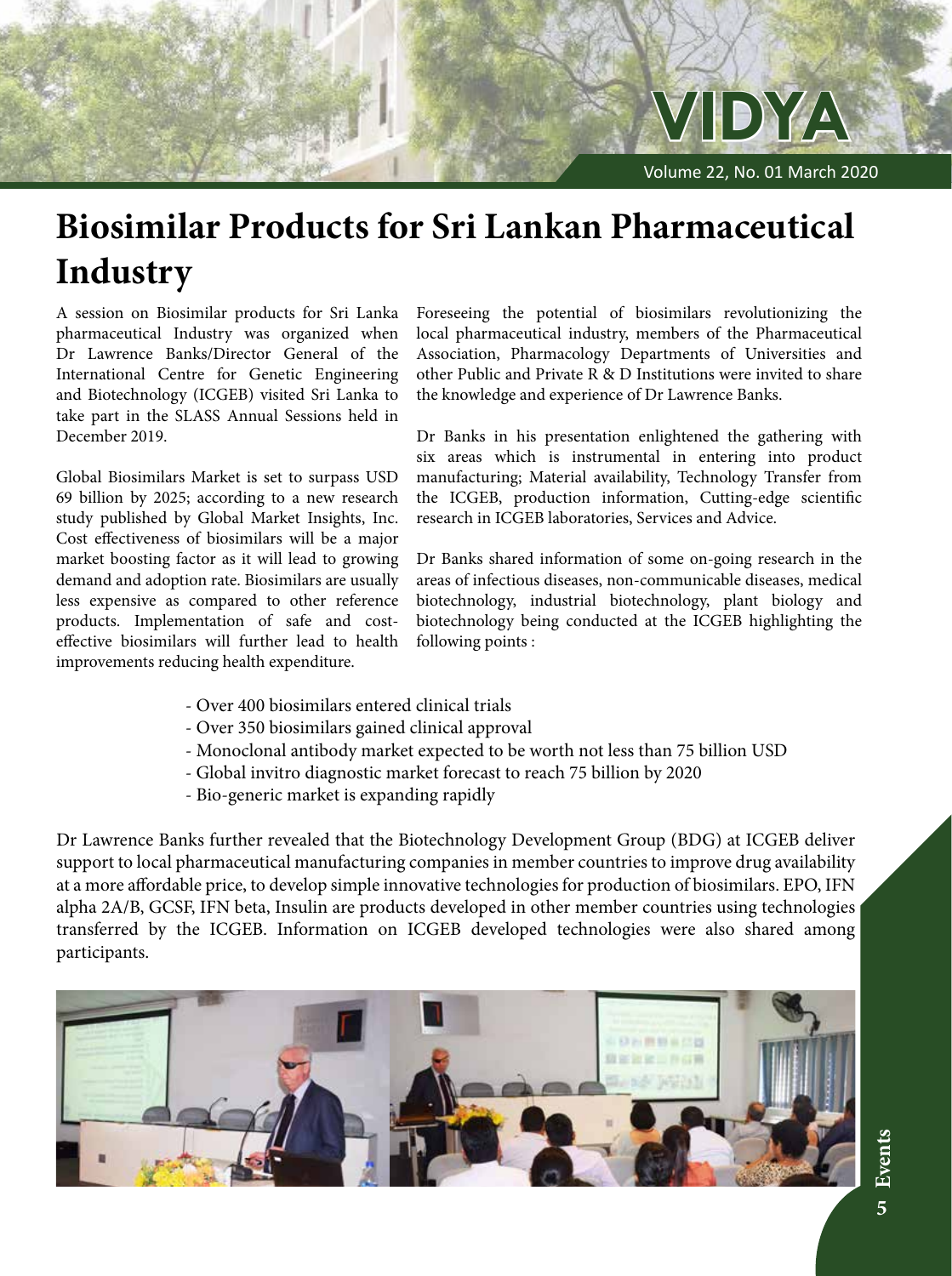

# **Self-compacting in-situ cast Mud-Concrete loadbearing walling system**

Mud-Concrete is a sustainable, novel earth-based walling material developed by Prof. Rangika Halwatura (Principal Investigator) and Dr. Rizna Arooz (Research Student) at the Faculty of Engineering, University of Moratuwa, under the Research Grant RG/2015/EA&ICT/02. It is a mixture of soil, cement as a stabilizer in very low quantities and water. The precise gravel percentage governs the strength of the Mud-Concrete.

Most importantly, the introduced self-compaction method brings solutions to remove the labour intensive construction methods and control the cost, quality and time during construction. This novel walling system was patented (Patent Number: 18762/ International patent classification: E04C1/00) under Sri Lankan property act No. 36 of 2003. The technology is currently being used in the construction industry as CSR projects in Sri Lanka.

*Prototype in-situ cast Mud-Concrete load-bearing wall models made for laboratory testing*



*Assembling the formwork - Process of in-situ cast Mud-Conc rete wall construction*

### **Promising vaccine candidate against Dengue virus**

An effective vaccine for dengue is currently a priority need worldwide. However, the development of anti-dengue vaccines is challenged by the observed high variation in immune response against infection by different dengue virus (DENV) serotypes or their genetic variants. Research work carried out at General Sir John Kotelawela Defence University by a three-member research team consisting of Prof. Charitha Goonasekara (Principle Investigator), Dr Prasad Premarathe (Co-Investigator) and Dr Mahesha Nadugala (Research Student) proposed an alternative strategy to the commonly used tetravalent-type vaccine design strategy to focus on a conserved vaccine.

The research team was able to identify five dengue protein targets, which were conserved, broadly immunogenic and neutralizing for the 4 dengue serotypes demonstrating to be good candidates for an epitope-based vaccine against specific targets of dengue virus. The investigators have already taken the initiative to develop the vaccine further and have identified several other dengue protein targets, which are ideal markers in the diagnosis of dengue infection. These are already being developed into rapid diagnostic kits which can be commercialized.

The research was successfully completed with 3 articles in peer-reviewed index journals and 2 national patents.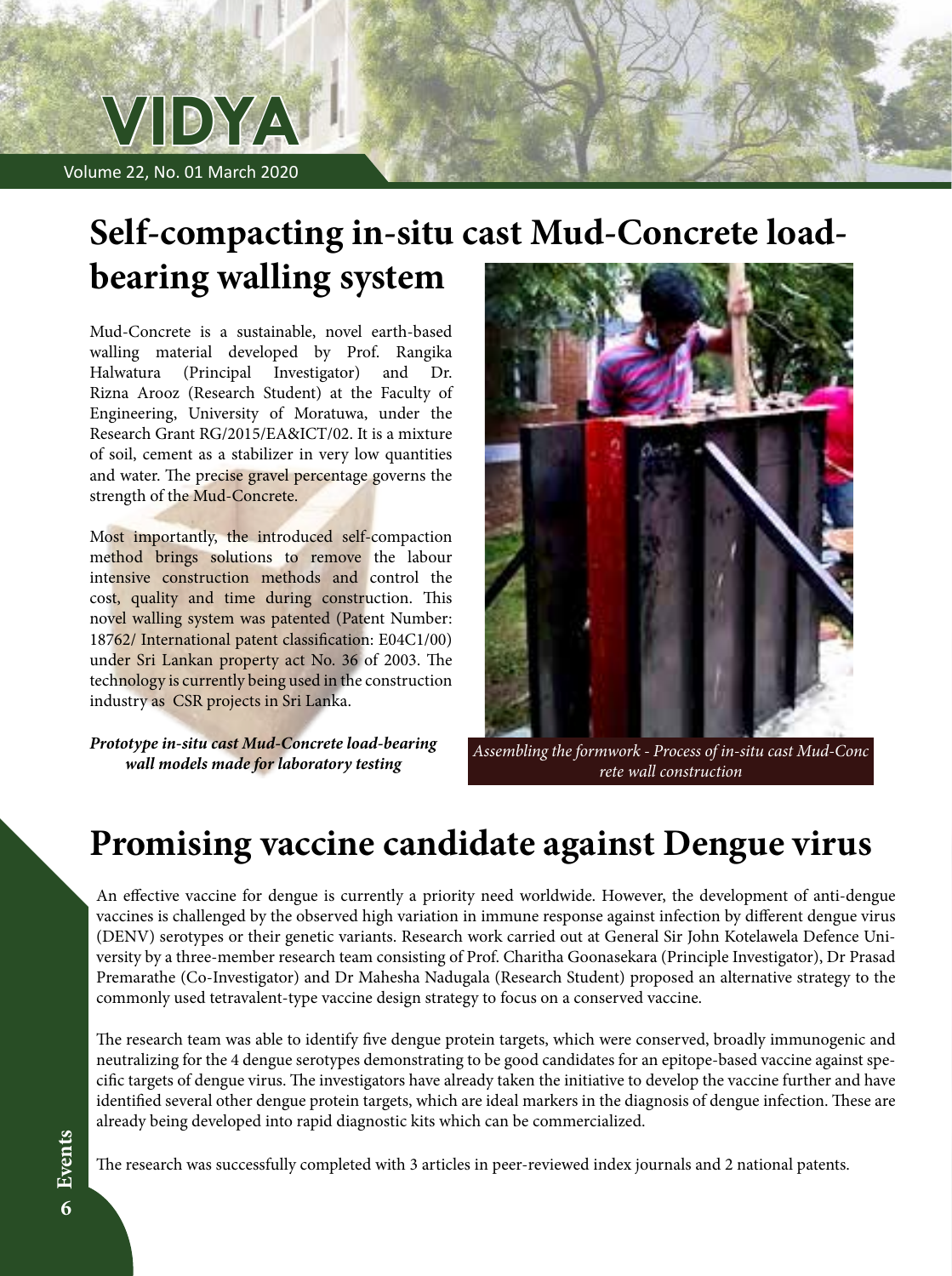

# **Smart Textiles – Antimicrobial textile materials**

Cotton is the major fabric used in various applications including medical textils, apparel, commercial textiles, automotive, home textiles, and other such applications. However, the cotton being natural makes it more susceptible to microbial attack. Therefore, making antimicrobial textiles using cotton has a great market demand and potential.

"The global antimicrobial textiles market size was USD 9,468 million in 2019 and is projected to reach USD 12,313 million by 2024, at a CAGR of 5.4% during the forecast period"(Source: Research & Markets).

Earmarking the global trend towards antimicrobial textiles, a team of researchers from the University of Peradeniya manufactured antimicrobial textiles using the financial support given under a Technology Grant. (TG/2014/Tech-D/04)

The project encompasses the application of nanotechnology in producing antimicrobial cotton textiles and was conducted in collaboration with the Teej Lanka PLC at Avissawella.

Method of manufacturing anti-microbial textiles were integrated into industrial flow processes and bulk trials of 100 m x 100 m fabrics were carried out at the factory scale. TeeJ Lanka PLC is working towards bringing the product to global market through their international buyers.





*'Test trials in progress at TeeJ Lanka PLC'*